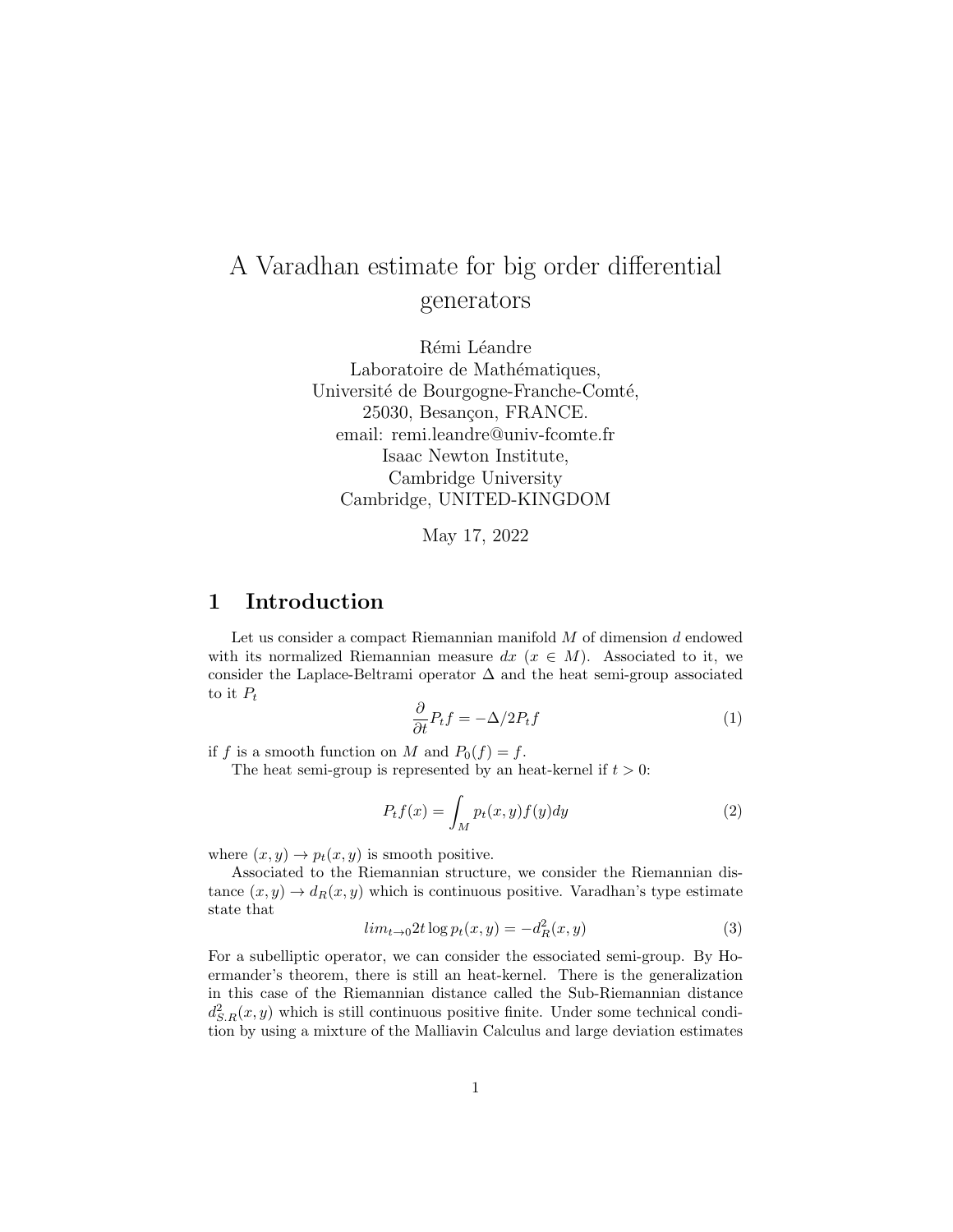we have shown in [3]

$$
\overline{\lim}_{t \to 0} 2t \log p_t(x, y) \le -d_{S.R}^2(x, y) \tag{4}
$$

Our goal is to repeat the strategy of [3] for non-markovian semi-groups. We consider some vector fields  $X_i$  smooth without divergence on the manifold and we consider the operator

$$
L = (-1)^k \sum_{i=1}^{m} X_i^{2k}
$$
 (5)

for some strictly positive integer k. We suppose that at each point  $x$  of  $M$ , the vectors fields spann the tangent space  $T_x(M)$ . In such case the operator is elliptic positive symmetric. By abstract theory [2], it admits a self-adjoint extension and is essentially self-adjoint.

We can consider the heat semi-group associated to it

$$
\frac{\partial}{\partial t}P_t^L f = -\Delta^L P_t f \tag{6}
$$

if f is a smooth function on M and  $P_0^L(f) = f$ . The main difference with the case of the Laplacian is that the semi-group does-not preserve positivity. Classically in analysis, the semi group  $P_t^L$  has an heat kernel  $p_t^L(x, y)$  which changes of sign [2]. We have shown this result by using this result by using the tools of the Malliavin Calculus for non-markovian semi-groups (See [6] for a review).

To L is associated an Hamiltonian H. It is an application of  $T^*(M)$ , the cotangent bundle of M given by if  $\xi \in T_x^*(M)$ 

$$
(x,\xi) \to \sum_{i=1}^{m} < X_i(x), \xi >^{2k} \tag{7}
$$

Due to the hypothesis of ellipticity, we have

$$
|H(x,\xi)| \ge |\xi|^{2k} \tag{8}
$$

According to the theory of large deviation, we introduce the Lagrangian associated to it. It is a function from  $T(M)$ , the tangent bundle of M into  $\mathbb R$ 

$$
L(x, p) = \sup_{\xi} (\langle \xi, p \rangle - H(x, \xi))
$$
\n(9)

 $(x \in T_x(M); \xi \in T_x^*(M)).$  L is continuous positive. If  $t \to \gamma(t)$  is a finite energy curve on  $M$ , we define its action

$$
S(\gamma) = \int_0^1 L(\gamma(t), d/dt \gamma(t)) dt
$$
\n(10)

and we put

$$
l(x,y) = \inf_{\gamma(0) = x; \gamma(1) = y} S(\gamma)
$$
\n(11)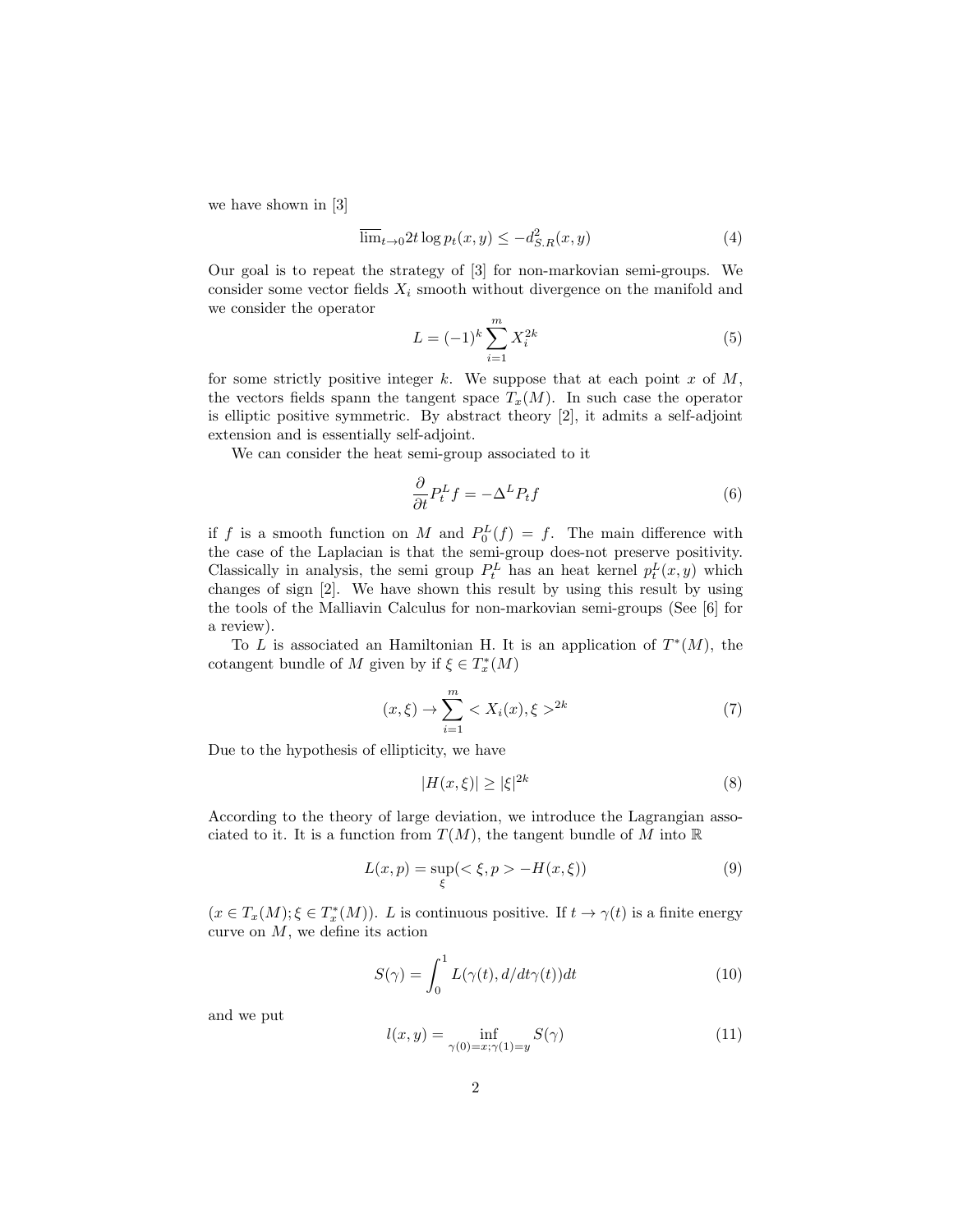By standard method, due to the estimate  $(8)$ ,  $(x, y) \rightarrow l(x, y)$  is continuous.

The goal of this note is to show a Varadhan type estimate for  $p_t^L(x, y)$ :

**Theorem 1** When  $t \rightarrow 0$ , we have uniformly

$$
\overline{\lim} t^{\frac{1}{2k-1}} \log |p_t^L(x, y)| \le -l(x, y) \tag{12}
$$

This estimate has to be compare with the standard estimates of harmonicanalysis (See for instance [1]). We adapt the method of [3] in this non-markovian context. Let us remark that we have already got similar estimates in [4], [5], [6] for rightinvariant elleptic differential operators on a compact Lie group, by mixing tools of the Malliavin Calculus for non-markovian semi-groups and Wentzel-Freidlin estimates for non-markovian semi groups.

We thank the warm hospitality of the Isaac Newton Institute where this work was done at the occasion of the activity "Fractional Differential Equations". We thank for financial supports EPSRC Grant EP/R014604/1.

## 2 Proof of the theorem

Since  $L$  is symmetric,

$$
\int_{M} f(x)P_t^l g(x)dx = \int_{M} g(x)P_t^l f(x)dx
$$
\n(13)

and therefore  $p_t^L(x, y) = p_t^L(y, x)$ .

Let us recall some results of [6]. In part 4 of [6], we shown by using the intrinsic Malliavin Calculus on the semi-group generated by L that:

$$
|p_t^L(x,y)| \le \frac{C}{t^l} \tag{14}
$$

for  $t \leq 1$  uniformly in  $(x, y)$ .

Moreover in part 5 of  $[6]$  we have shown if O is an open ball uniformy in x

$$
\overline{\lim} t^{\frac{1}{2k-1}} \log |P_t^L| [1_0](x) \le - \inf_{y \in O} l(x, y) \tag{15}
$$

This means in other words that

$$
\int_{O} |p_t^L(x, y)| dy \le \exp\left[\frac{-\inf_{y \in O} l(x, y) + \eta}{t^{\frac{1}{2k - 1}}}\right]
$$
\n(16)

We have shown in [6] lemma 9 the following result. For all  $\delta$ , all C, there exists  $s_{\delta}$  such that if  $s \leq s_{\delta}$ 

$$
|P_{st}^{L}|[1_{B(x,\delta)^{c}}](x) \le \exp[-\frac{C}{t^{\frac{1}{2k-1}}}]
$$
\n(17)

This means

$$
\int_{B(x,\delta)^c} |p_{st}^L|(x,y)dy \le \exp\left[-\frac{C}{t^{\frac{1}{2k-1}}}\right] \tag{18}
$$